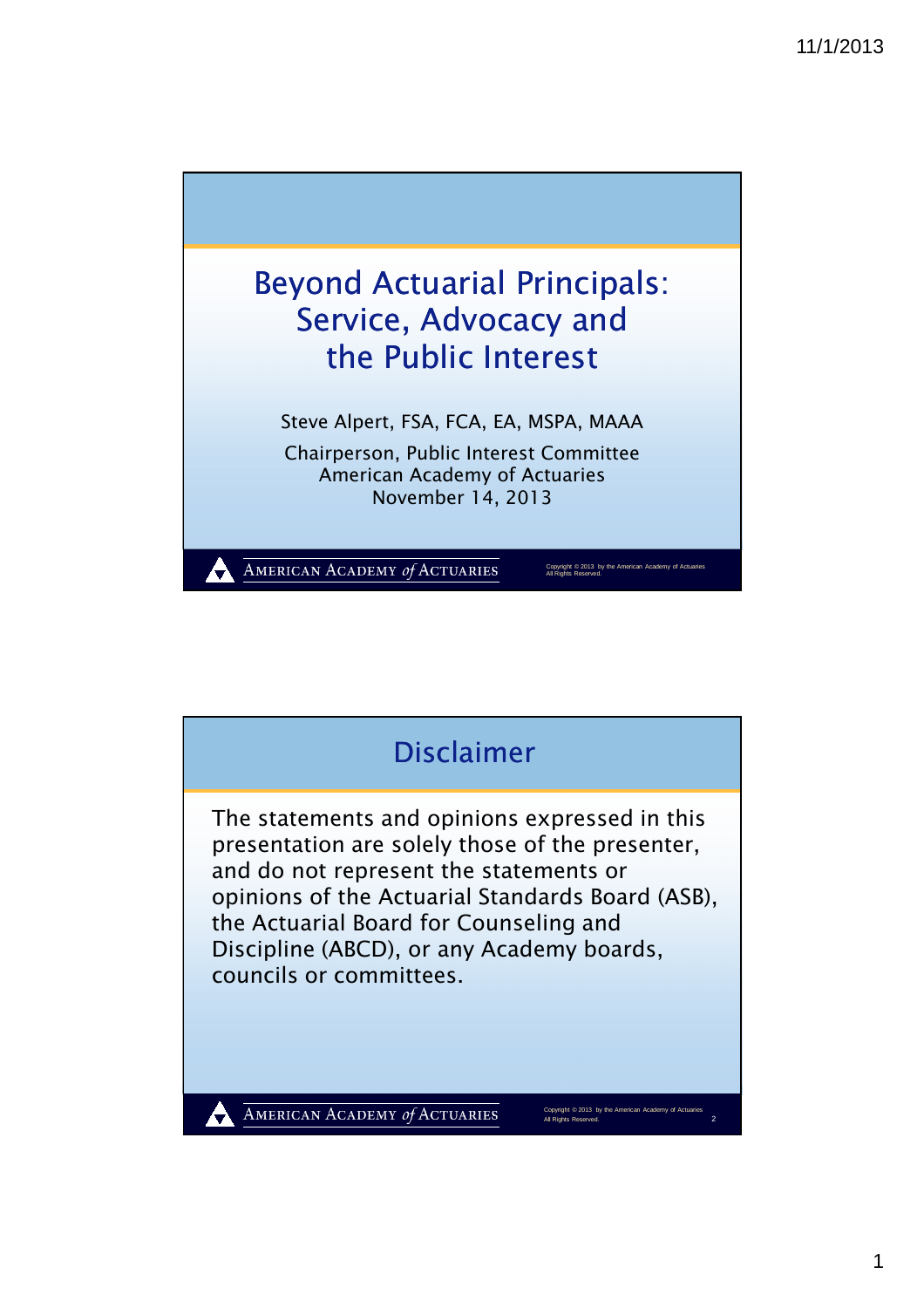

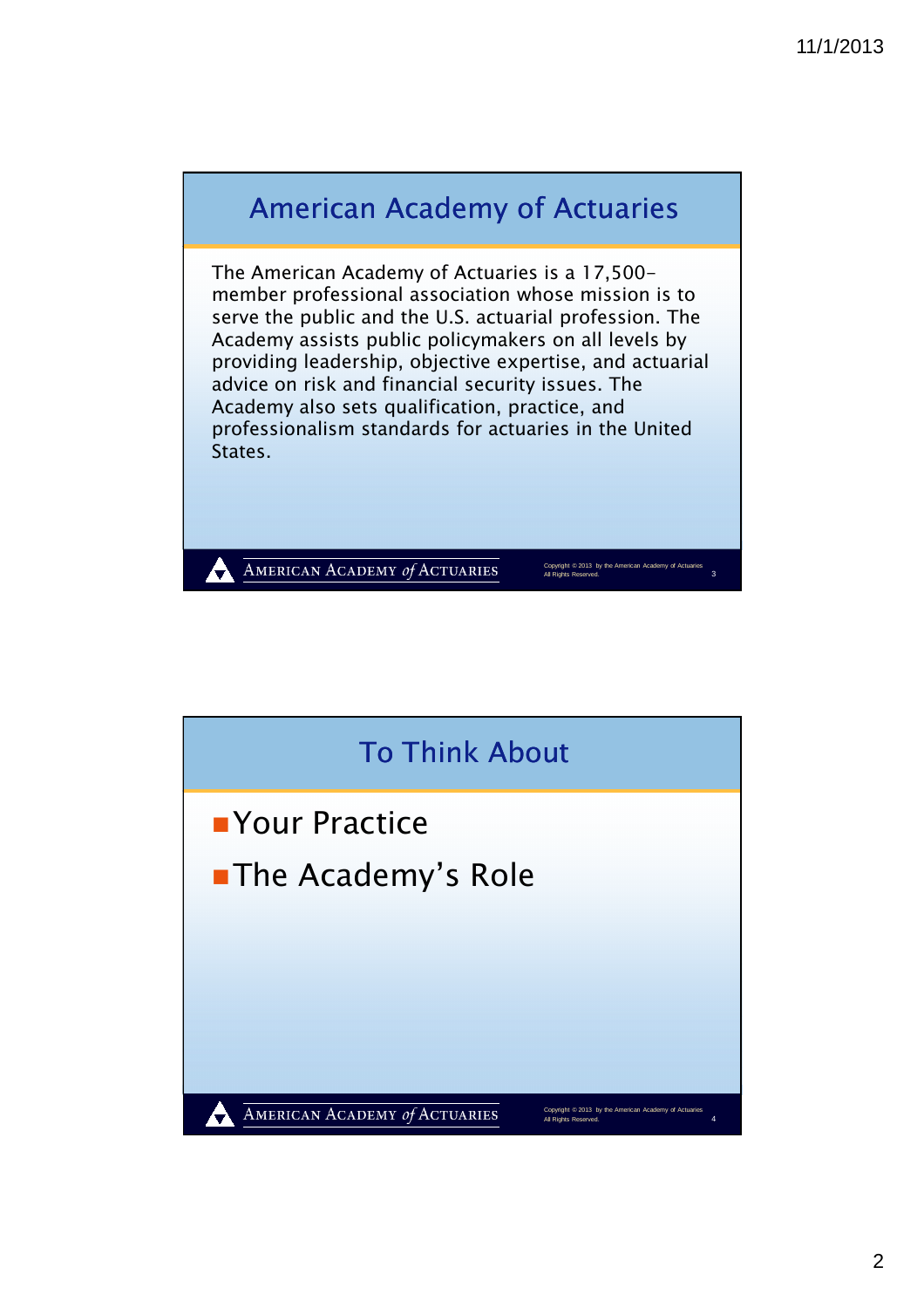

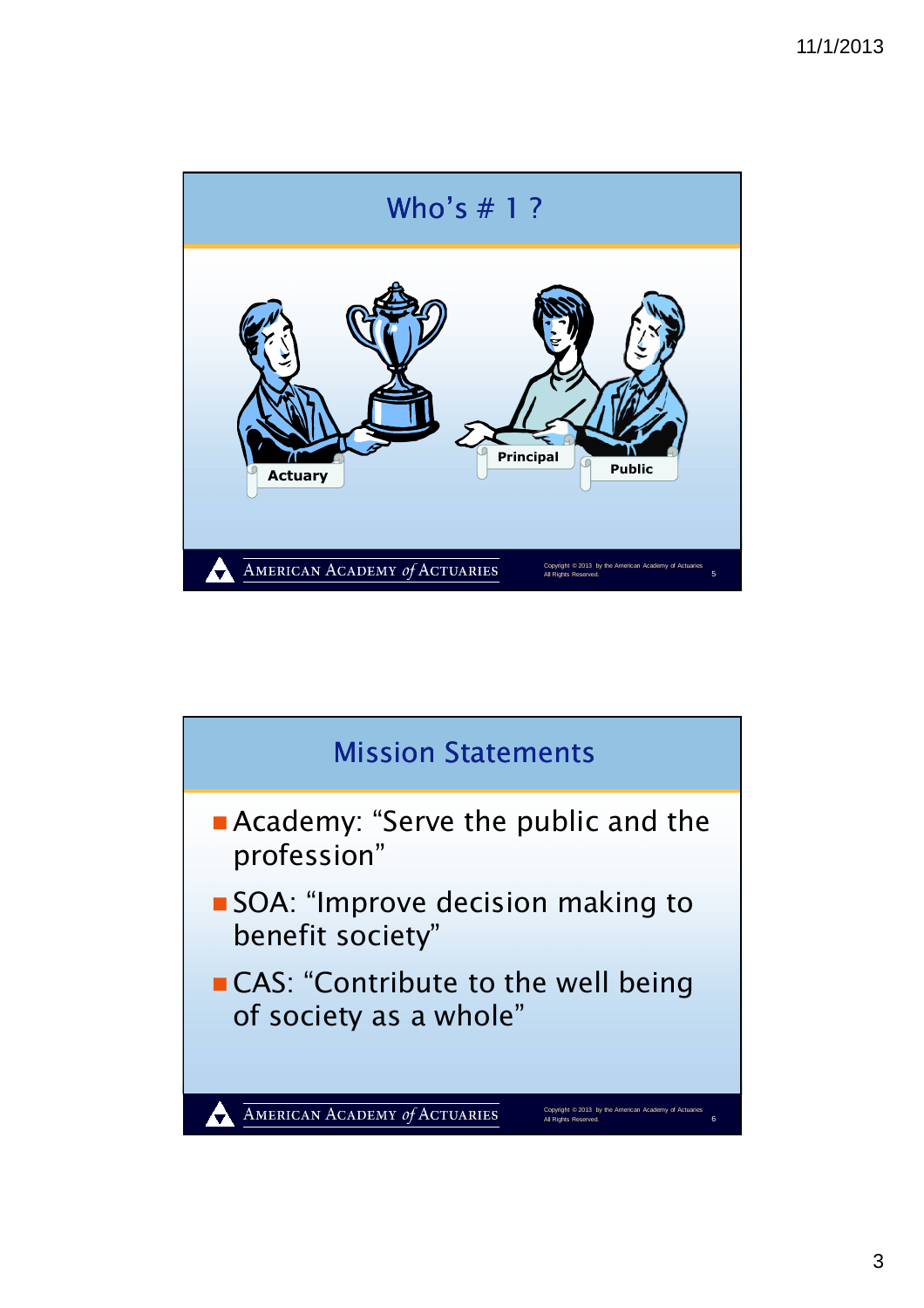

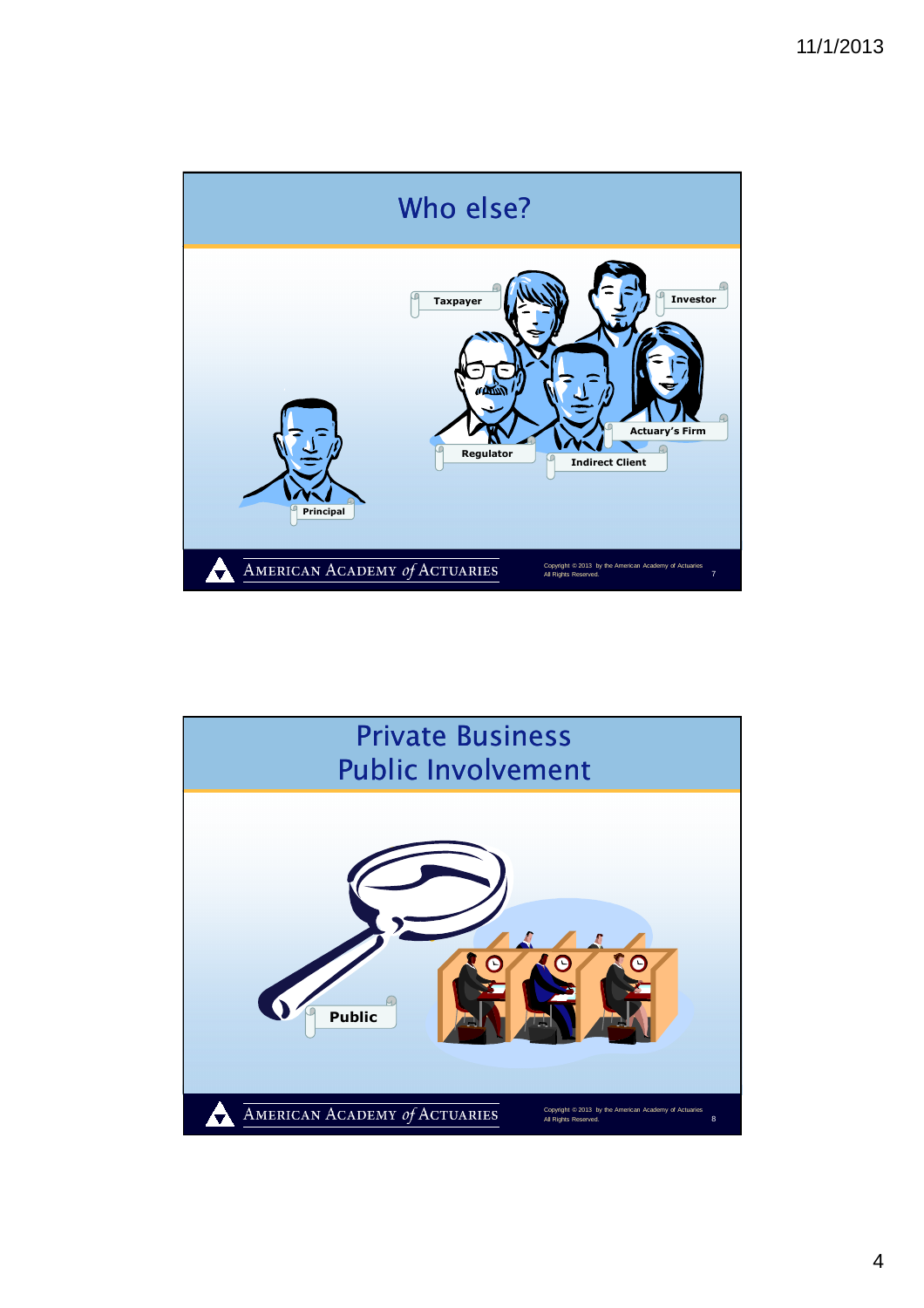

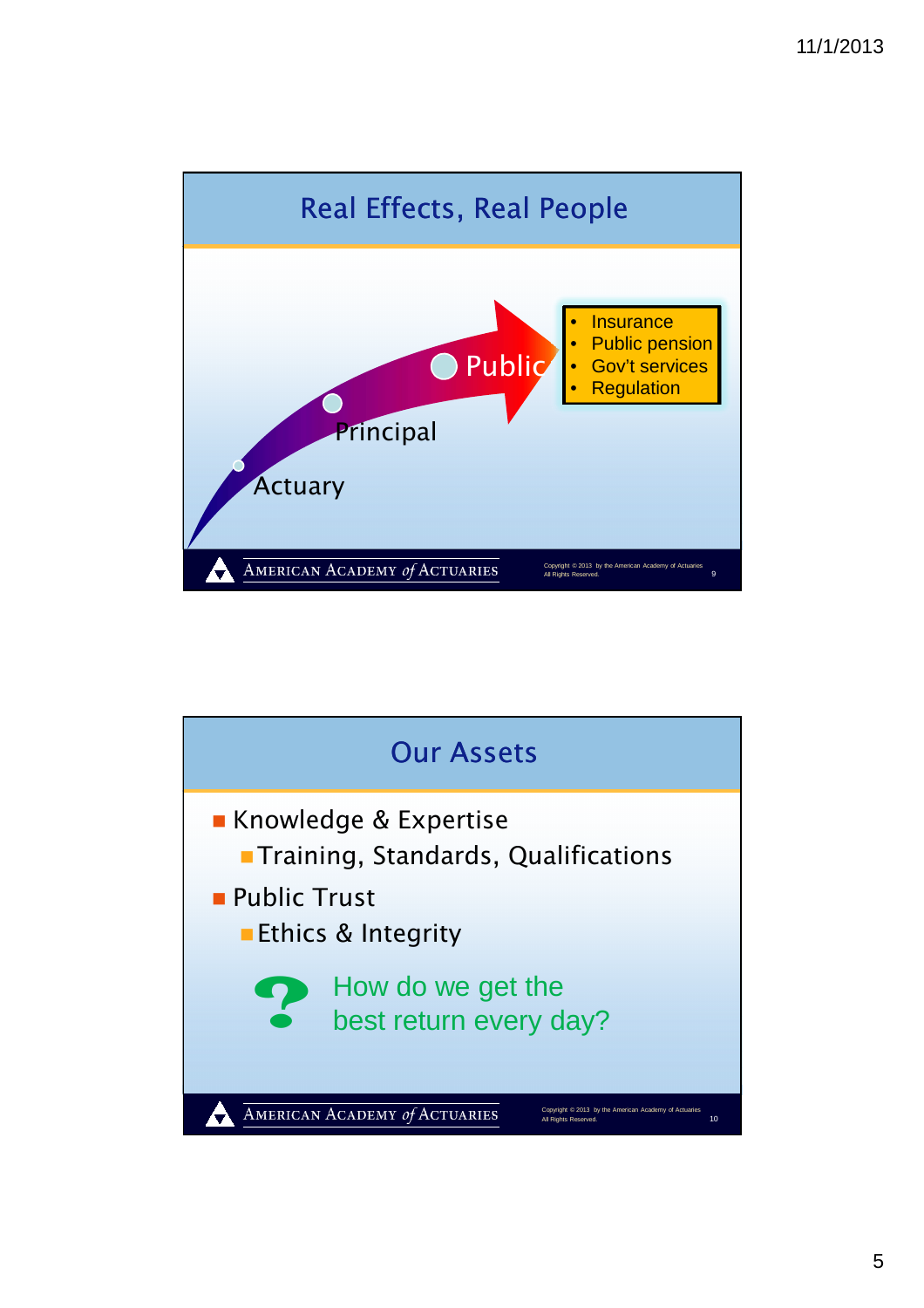

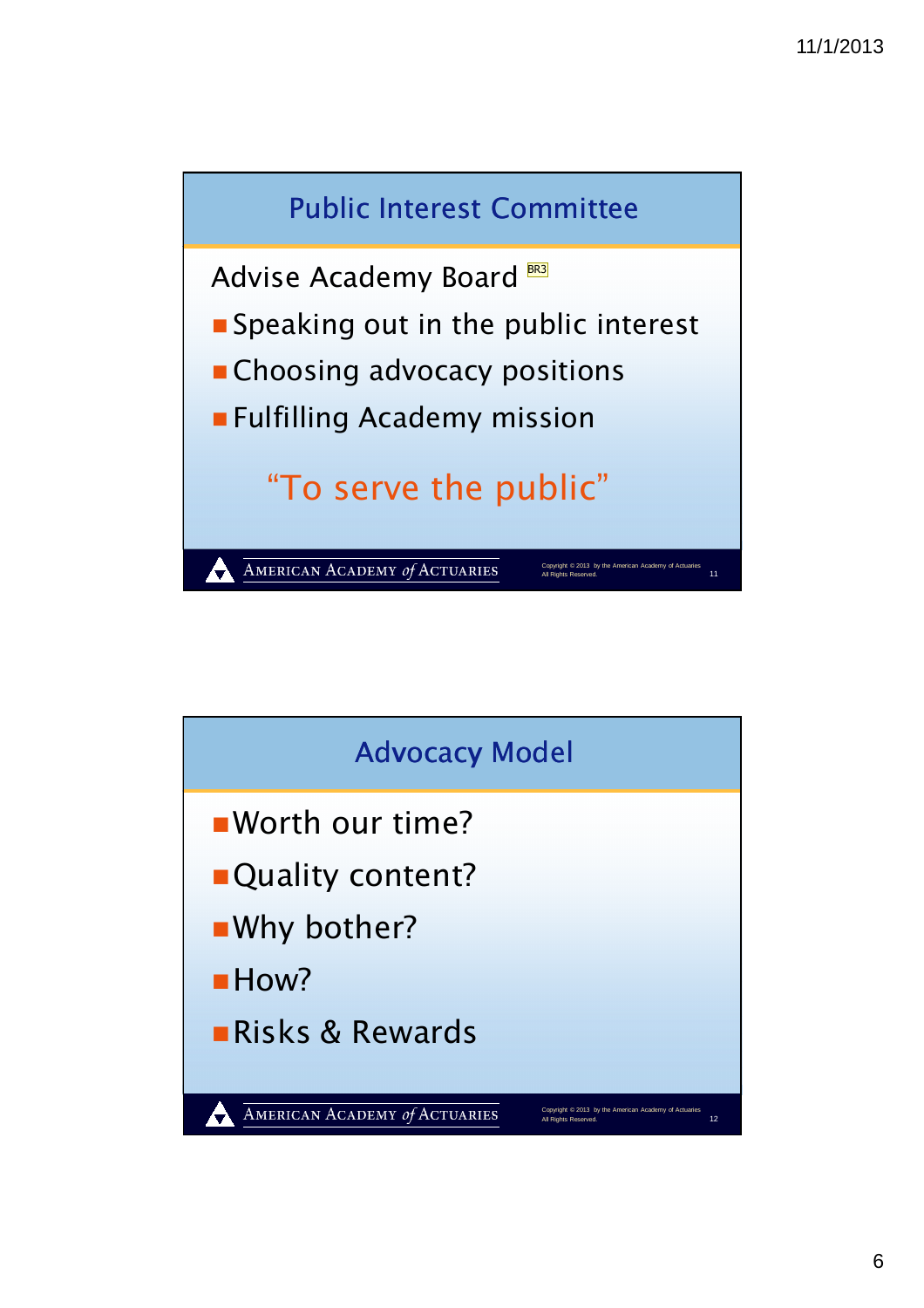## **Slide 11**

**BR3** changed "AAA" to "Academy" in both spots. Bill Rapp, 10/31/2013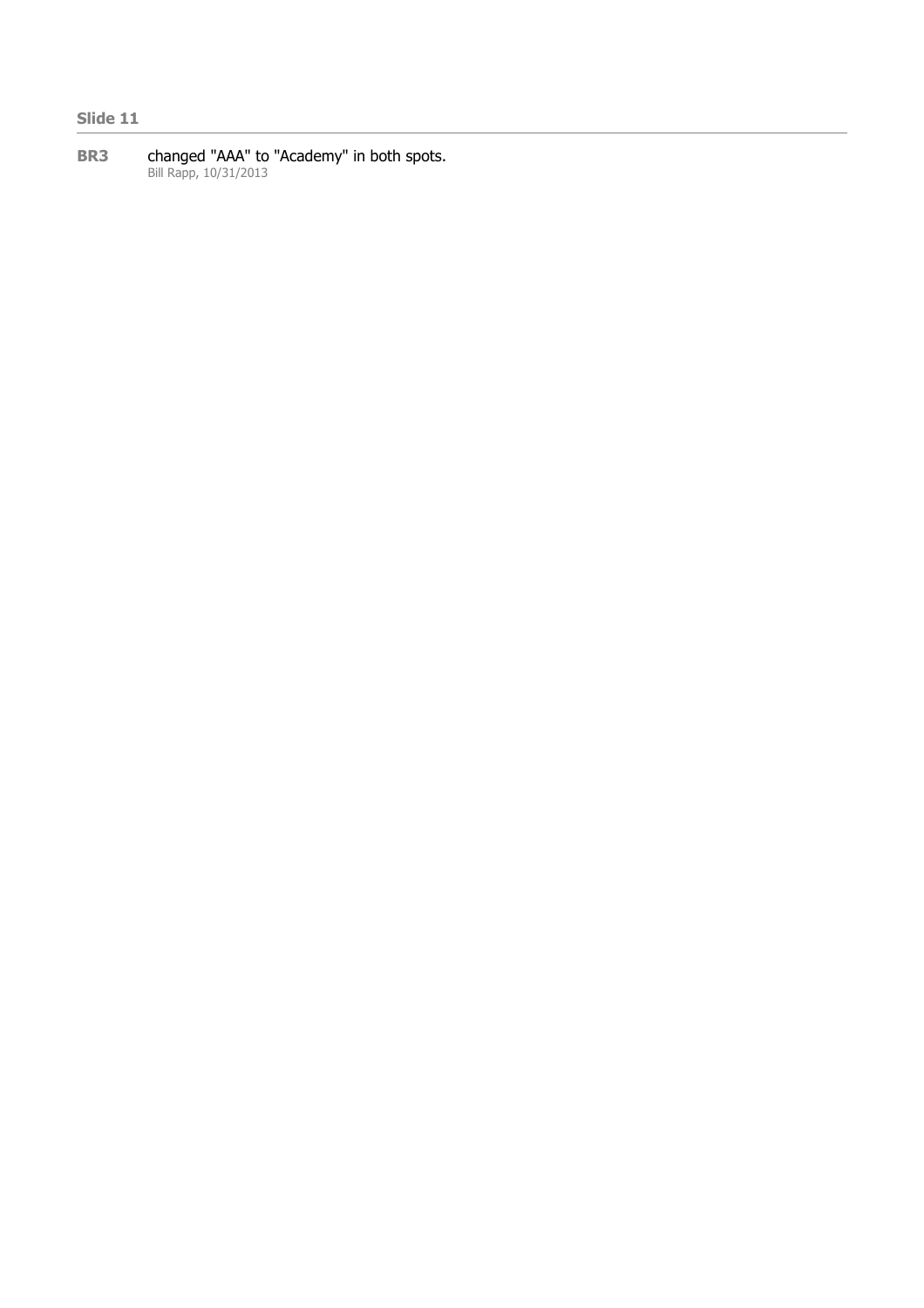

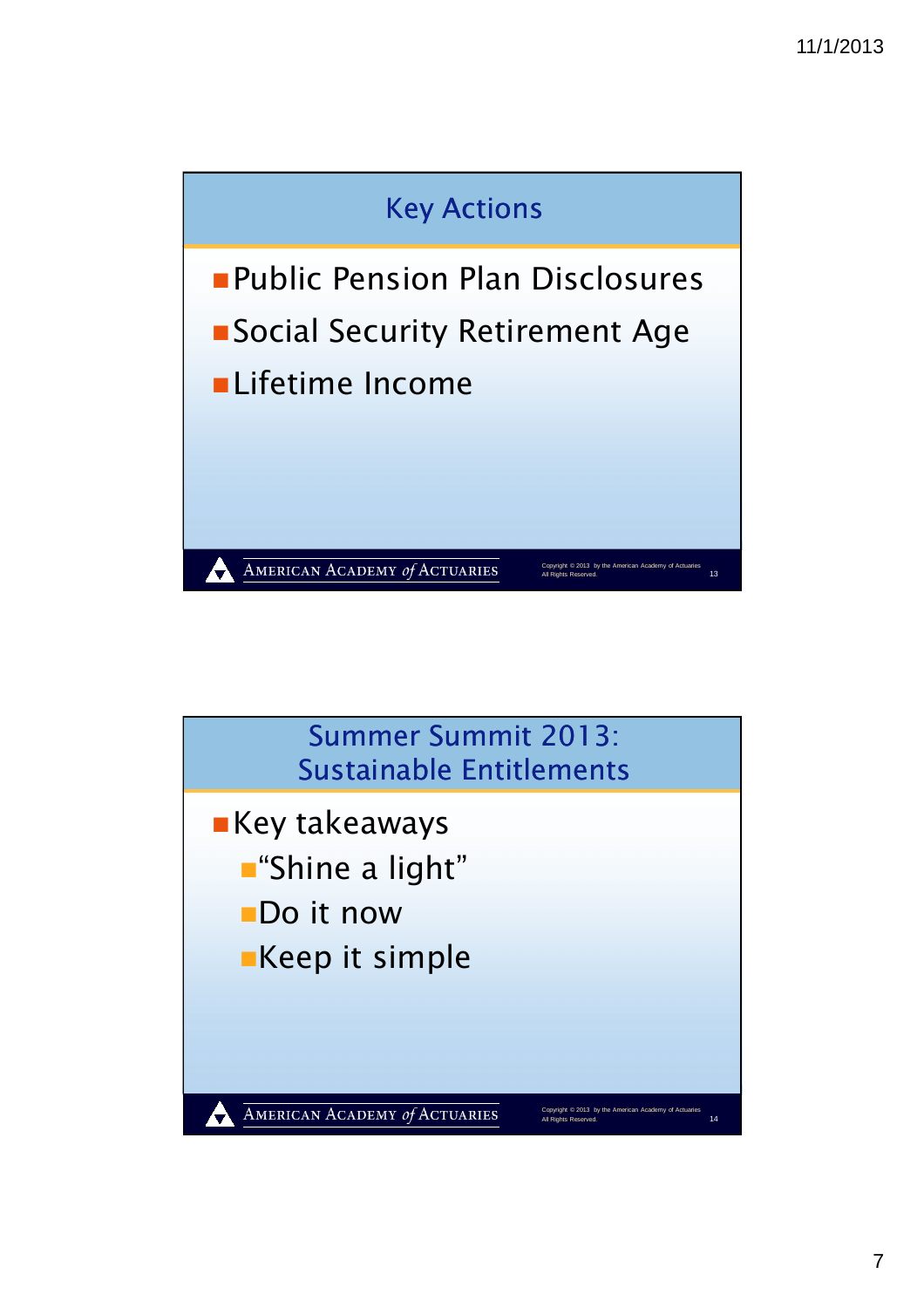